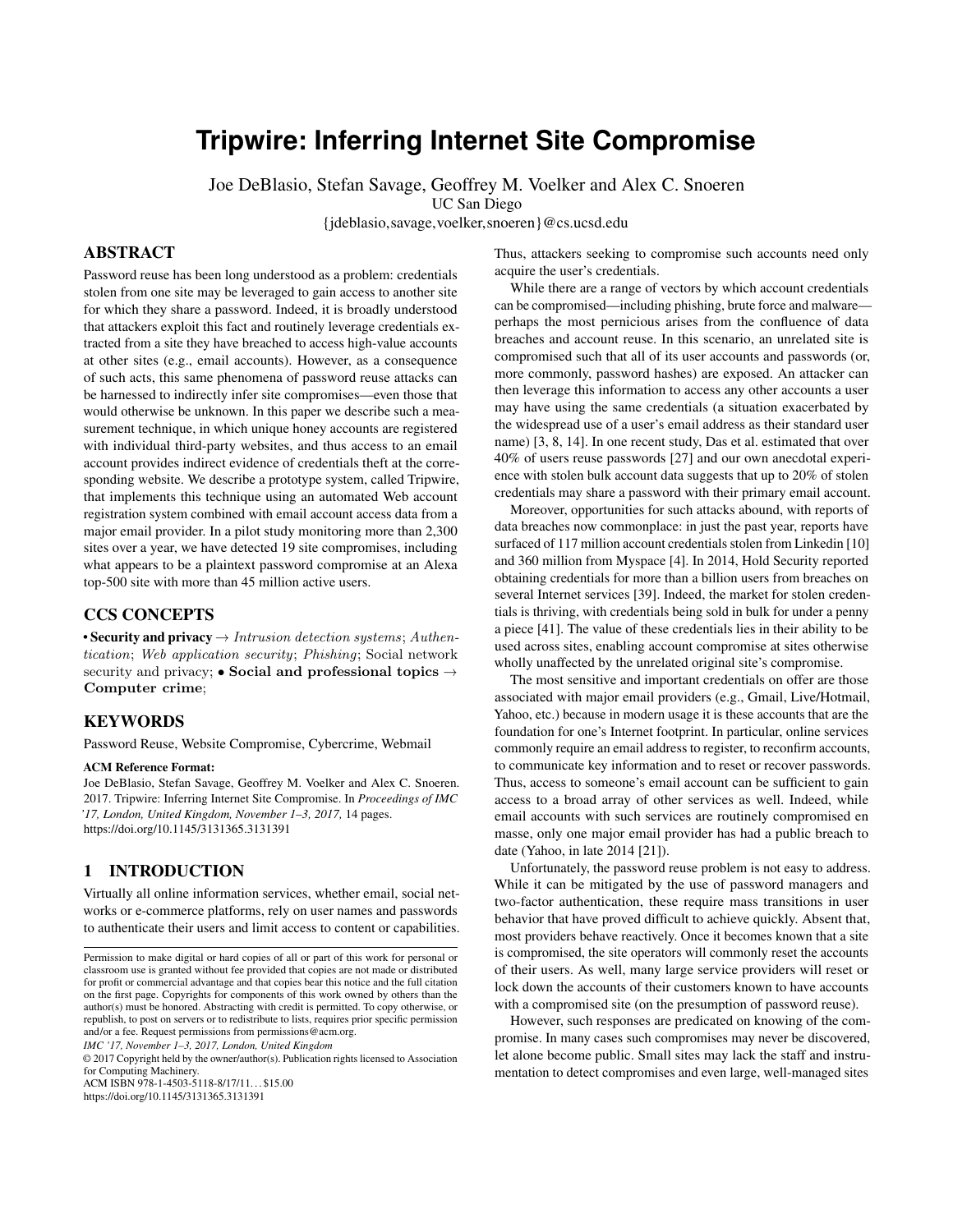have no easy way to identify the source of a breach when their accounts are compromised via password reuse. Further, attackers are incentivized to be quiet about successful breaches; if the breach is known publicly, users and service providers will take steps to mitigate the effects, thus devaluing the attacker's cache of credentials. Indeed, the 1.2-billion account credentials recovered by Hold Security are reported to have come from compromises of over 400,000

distinct, relatively unknown sites. Given this reality, a critical issue is being able to determine when credentials breaches occur, thus opening up other sites to password reuse attacks. In this paper we describe a technique for inferring the occurrence of such breaches (both large and small) without requiring any special access to Internet sites or their hosting infrastructure. Our measurement approach detects site compromises externally by exploiting precisely the attacker's interest in the password reuse vector. In particular, by registering honey accounts at Internet sites using unique email addresses, we place our own accounts at risk, indistinguishable from any other user's account at each site under observation. By further arranging that each of these accounts shares a unique password with its corresponding email account, we create a clear password reuse attack opportunity. If any of these email accounts is ever accessed, such action provides strong and singular evidence of a compromise at the corresponding site. This approach allows a wide array of Internet sites to be efficiently monitored for compromises and admits no false positives—presuming the email provider itself is not compromised.

We have built a prototype system, called Tripwire, to implement this technique, which automatically crawls and registers accounts in this matter. We partnered with a major email provider to conduct a pilot study of this approach covering approximately 2,300 sites. Over a year's time, we discovered evidence of compromise at 19 sites, all but one of which were previously undisclosed to the best of our knowledge. The sites at which we detected breaches range in size from very small to a large publicly-traded company with more than 45 million active customers at the time of compromise. Moreover, by controlling the form of the passwords we can determine whether a compromise is consistent with a dictionary attack on password hashes (and thus users with strong passwords may have been protected) or whether the attacker was able to obtain the passwords in cleartext (and a strong password would not have helped).

In the remainder of this paper, we discuss previous work related to the Tripwire technique, the ethical considerations that guide our study, and our account creation, registration, and monitoring methodology. We then quantify the effectiveness of our pilot monitoring, and report our qualitative experience disclosing our findings to each of the affected sites, including how they receive such evidence and the extra-technical challenges in using it to change behavior. We conclude with a discussion of the complexities of automated account registration and the challenges in scaling such a service further.

# 2 RELATED WORK

The Tripwire measurement technique fundamentally depends upon attackers stealing email account credentials on one site and then taking advantage of shared password behavior to access the stolen account on the email provider. Researchers have repeatedly found that users reuse their passwords across multiple services [\[27,](#page-13-4) [31\]](#page-13-10), and that they have accounts on at least 25 distinct online sites [\[15,](#page-13-11) [17,](#page-13-12) [29\]](#page-13-13), with some estimates putting the number over 100 sites [\[12\]](#page-13-14). Given this landscape, it seems likely attackers will continue to exploit this reuse to try to take over additional accounts that might be of greater value [\[34\]](#page-13-15). Indeed, there have been several recent reports of attackers taking a large list of usernames and passwords acquired at one service and trying those credentials at another [\[3,](#page-13-1) [8,](#page-13-2) [9\]](#page-13-16).

Previous work has also shown how to detect sites vulnerable to attack [\[28,](#page-13-17) [30,](#page-13-18) [36\]](#page-13-19), defend against those attacks [\[22,](#page-13-20) [23\]](#page-13-21), and evaluate the risk of compromise to a site or predict whether a site will be compromised in the future [\[40,](#page-13-22) [42\]](#page-13-23). Yet Canali et al. found that few shared hosting providers or "add-on" security services managed to detect even simple site compromises, despite direct server access [\[24\]](#page-13-24). Tripwire offers an advantage over these and other schemes because it can be deployed and operated by a third party not affiliated with the websites or their users. Moreover, it is able to detect the effects of both online (e.g., key logging) and offline (e.g., external database dump) attacks, relying only on the integrity of a major, independent email provider, not of the sites being measured.

The use of a designated decoy device or account to detect attacks against a service is a classic security mechanism [\[25\]](#page-13-25), and honeypot accounts have been used to observe recent attacker behavior in general [\[38\]](#page-13-26) and, in particular, have been suggested as a means of detecting compromise on an online service since at least 2008 [\[32\]](#page-13-27). A mechanism of honeypotting has also been suggested to detect password bruteforcing [\[35\]](#page-13-28). All of these systems rely on some aspect of the underlying service being measured having not been compromised, and we believe Tripwire is the first use of honeypots where no part of the system under measurement needs to be trusted.

### 3 ETHICAL CONSIDERATIONS

Before detailing our system and methodology, it is important to discuss the ethics and potential for harm associated with our study. First, while we obtained the full consent and cooperation of our partner email provider, we do not seek the consent of the websites that we monitor. It is both impractical and potentially damaging to the scientific validity of our study for us to seek prior consent from websites before registering accounts. In particular, sites might opt-out in a biased way (e.g., those who suspect their security to be flawed might wish to avoid being included), or choose to handle our accounts in a special fashion that would break the link between our account disclosure and site compromise.

Largely because we lack informed consent of the websites under test, we do not undertake our study glibly or without significant deliberation. In our view, there are two distinct issues: one of ethics and potential harm, the other of liability.

It is our belief that the potential direct harm we can cause to a site by attempting to register for a few (at most three) accounts that are rarely, if at all, accessed subsequently is limited to the small amounts of storage and load associated with these actions. Our automated crawler was rate-limited to attempt page loads no faster than every three seconds—and typically much slower than that due to intentional processing delays. Only three sites received more than eight registration attempts from our crawler<sup>[1](#page-1-0)</sup>—with the

<span id="page-1-0"></span> $1$ Due to crawler debugging, the three most frequently accessed sites were contacted 16, 15, and 9 times.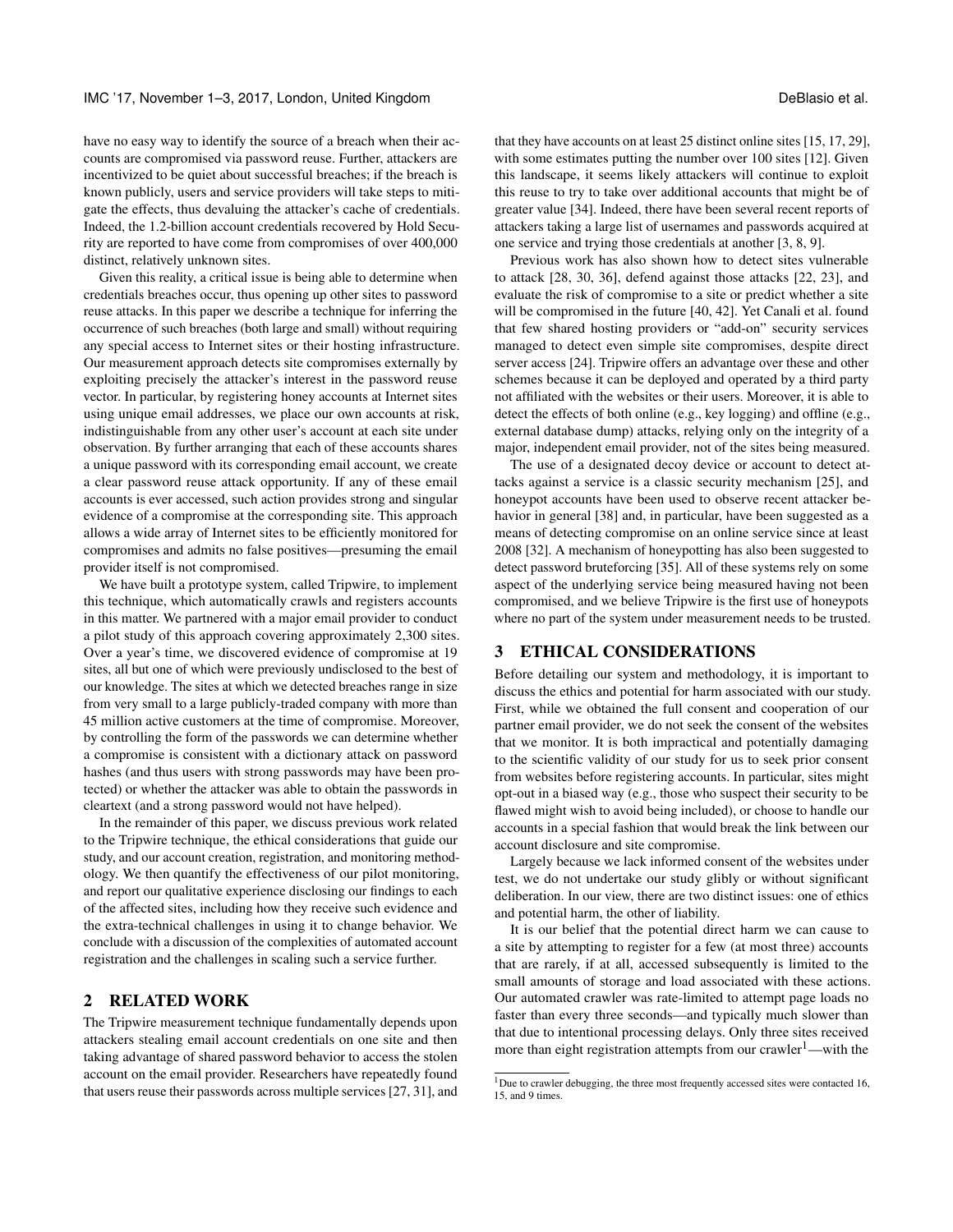overwhelming majority of sites receiving two or fewer attempts—a load unlikely to burden even tiny sites.

However, there are also indirect harms which may result to the brand or reputation of such sites if the knowledge of their breaches were to become known. For this reason, we have explicitly obscured the identify of the websites at which we detect compromise. Balanced against these potential harms is the concrete benefit to sites arising from earlier knowledge of a data breach and the benefit to consumers from earlier notification of their credentials being compromised. As detailed below, we attempted to notify the operators of all the sites where we detected compromise.

As we discuss at length later, however, our passive monitoring approach—specifically, one that provides concrete evidence of a compromise but no information regarding the exploit or mechanism employed such as pen testing or similar invasive methodologies would provide—can place notified site operators in a challenging position. Disclosing a compromise or forcing a password reset is, at least for some, perceived as a risky move that could drive users away from a service [\[6\]](#page-13-29). Depending on jurisdiction, however, sites may be required to notify users of any known compromise to their service [\[2\]](#page-13-30). In cases where a site is unable to independently corroborate a compromise, they are forced to choose between their own investigation and our evidence. Further, without being able to find the source of the compromise, they have no ability to assure users that future compromises will not occur.

On the legal side, we consulted extensively with general counsel and acted with the permission and knowledge of our administration. While we make no attempt to explicitly check the terms of service for each site in our study, it is quite likely that one or more aspects of our methodology are contrary to policies on some sites (e.g., sites frequently disallow "automated registration"). Even if not explicitly disallowed, bot activity is plainly discouraged by many sites through the use of CAPTCHAs and other Turing-test-like aspects of their registration processes, which we intentionally try to overcome. Moreover, if sites asked for personal information as part of the registration process, we provided fictitious details. Nevertheless, counsel advised us that the legal risk was low and outweighed by the scientific merits of the work and, moreover, that both the absence of real damages to any party and the limitations on the enforceability of terms-of-service contracts minimize even these limited risks.

Finally, we note that there are no human subject concerns in this study: all of the information we are providing is fictitious, and no human (other than perhaps an attacker who compromised a website under study) ever interacts with the email addresses or the accounts.<sup>[2](#page-2-0)</sup>

## 4 METHODOLOGY

Conceptually, Tripwire consists of two distinct phases: account registration and monitoring. We designed an automated web crawler to register for accounts, and then partnered with a major email provider to monitor activity at the associated email accounts. Here we describe how we created and populated the email accounts used by Tripwire, the way in which we interact with the email provider, and the operation of our web crawling infrastructure.

#### <span id="page-2-1"></span>4.1 Account and identity management

Tripwire ensures that each account maintains a one-to-one mapping to an identity. These identities minimally consist of an email address and password, though many sites require additional information.

4.1.1 Identities. Tripwire identities must not easily be distinguishable from organically created accounts so that attackers cannot selectively avoid them. Hence, we created a database of fictitious identities and associate each with an email account and password at our email provider that were designed to look as organic as possible. Tripwire identities have full names, addresses, phone numbers, dates of birth, employers, etc. We generate names from sets of real names, and addresses are syntactically and semantically valid (although not necessarily extant) US street addresses [\[7\]](#page-13-31). Identities have real US phone numbers under our control. No site saw the same phone number more than once.

We generate usernames and email addresses to look plausible, yet be very unlikely to be taken. We generate the local-part of email addresses in the form of an adjective, a noun, and a four-digit number (e.g., ArguableGem8317), and then use the first 14 characters as the username at sites that require a username distinct from the email address. (Experience shows that many sites limit the username length.) Since the email provider does not create email accounts for us when there already exists an account with that username, we use this check as a heuristic for probable availability of a given username on all other services. This allows us to reduce the complexity of the crawler (by allowing us to assume that the username is available).

4.1.2 Passwords. We created accounts with two types of passwords to distinguish the types of compromises that may occur. "Hard" passwords are random alpha-numeric, mixed-case, ten-character strings without special characters (e.g., i5Nss87yf). "Easy" passwords are eight-character strings combining a single, seven-character dictionary word with its first letter capitalized, followed by a single digit (e.g., Website1). Easy passwords are deliberately easy to crack in a brute-force fashion, while hard passwords are designed to be as difficult to brute-force as common password policy constraints would allow.

Nearly every website we crawled permits eight-character passwords, and many require at least eight characters. The hard password ten-character length is a balance between a desire for long, complicated passwords, and the need to support websites with short maximum password lengths. Passwords do not contain non-alphanumeric characters as, in our experience, few websites require special characters in the password, while several do not support them. These assumptions simplify our crawler by not having to consider password policy when trying to create an account.

Tripwire typically registers for multiple accounts on a site by first attempting to register an account with a hard password. If Tripwire believes that registration succeeded, it enqueues up to two additional registration attempts with differing password types. If we later detect compromises for a site only on accounts with easy passwords (or where those accounts are compromised much earlier than ones with hard passwords), it would suggest that, while the website's database was breached, the website's passwords were well hashed. If Tripwire also detects activity on accounts with hard passwords, then it

<span id="page-2-0"></span><sup>2</sup>Aside from a handful of phone calls to the numbers associated with our accounts (see Section [5.2.2\)](#page-5-0).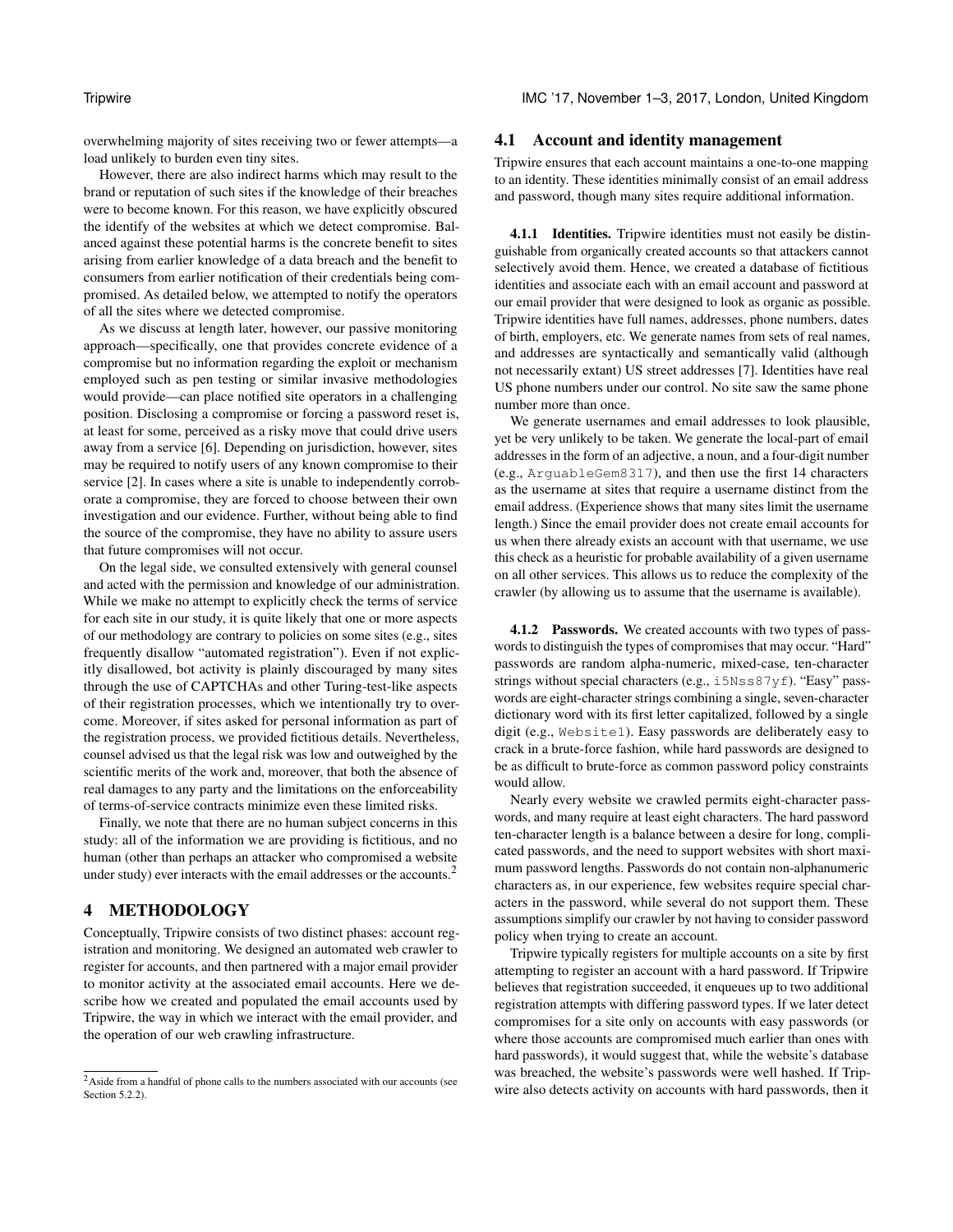suggests that the site was either storing passwords in plaintext, using a weak hash, or the compromise was able to bypass the hashing step.

# 4.2 Interaction with the email provider

We approached our email provider with the idea of Tripwire because Tripwire works best with a sufficiently attractive target email account. The email provider was only involved in providing accounts to our system, and was not aware of what accounts were used on what services.

We provided a list of identities in advance to our email provider, who then created the corresponding accounts unless they collided with a pre-existing account or violated the provider's naming policies. All email accounts were created with their corresponding name (in case an attacker sought to validate the authenticity of the accounts by checking the personal information at the email provider against the website's records) and forwarded any mail received to our own mail server, where we stored and parsed incoming messages for registration information. Since forwarding addresses are visible in the web interface of our email provider, we used forwarding addresses of accounts at one of a small number of domain names under our control who had their mail hosted by a third-party mail provider. This provider then forwarded messages to our mail server.

In addition to forwarding messages, the email provider notifies us of any successful logins in these otherwise-unused accounts. In particular, we receive sporadic dumps of login information for all of the identities we created, independent of whether they have been used to register accounts at any websites. Our provider is unaware of which accounts have been used, and which remain unassociated. The provider dumps provide timestamp, remote IP, and method (IMAP, POP, etc.) for any successful logins, but does not disclose failed attempts. We also maintain a set of control accounts that are not associated with a website, but into which we log in at our email provider from time to time. All such control login events have been accurately reported by our provider.

#### 4.3 Crawler

To scale account registration, we developed a custom-built web crawler to automatically visit a given site and register for an account. The crawler attempts registrations on a 'best-effort' basis: the crawler explicitly does not attempt to support all of the site registration mechanisms encountered on the Web, as our experiment is designed only as a proof of concept and does not require complete coverage.

4.3.1 Registration. The crawler uses PhantomJS [\[33\]](#page-13-32), a scriptable, headless web browser based on the WebKit engine [\[20\]](#page-13-33). It processes pages according to the flow shown in Figure [1.](#page-3-0) It attempts to identify a registration page on the site, and if successful, identify and fill each form field serially. If any stage fails, the crawler aborts with a corresponding error code. The crawler does not support any site whose registration system does not follow this basic flow, nor sites that use external account services such as those provided by Google or Facebook. The crawler relies on many hand-crafted heuristics to locate registration forms, fill them out, and submit them. These heuristics take the form of a series of weighted regular expressions and sets of DOM elements to which they apply. Our current heuristics are only designed to support sites written in English.

<span id="page-3-0"></span>

Figure 1: Control flow of the Tripwire crawler. Given a URL, the crawler returns a code indicating the reason for termination.

If an email address or password was ever shown to a site regardless of Tripwire's assessment of the success of this submission we "burn" the identity and forever associate it with that website. If a registration attempt fails, the identity used may be returned to the general pool to be used on another attempt only if neither the email address nor password were exposed to the website. The horizontal line in Figure [1](#page-3-0) depicts the approximate point at which an identity typically becomes permanently associated with a site.

4.3.2 Bot-detection avoidance. The crawler bypasses some rudimentary bot-checking systems (such as CAPTCHAs or basic human-knowledge questions) by relying on a third-party CAPTCHAsolving service [\[5\]](#page-13-34). The crawler operates using a small network of web proxies that our group maintains solely for research purposes. These IPs are not meant to be unattributable—WHOIS records clearly state our institution name. They serve simply to decouple multiple registration attempts at the same site: websites receive at most one account registration from a given IP. We made no attempt to match the geolocation of the proxy IP to the address for a given identity, but in practice this did not seem to prevent registration.

4.3.3 Mail handling. Since many websites require confirmation of email addresses to create an account, our email provider forwards any messages delivered to our accounts to a mail server under our control. This server retains a copy of all messages received, and, as needed, processes incoming message contents. In particular, it processes all incoming messages to evaluate whether a message is associated with a recently-registered account, and, if so, if the message contains a validation link. If it does, the mail server loads the verification page and saves it for future debugging.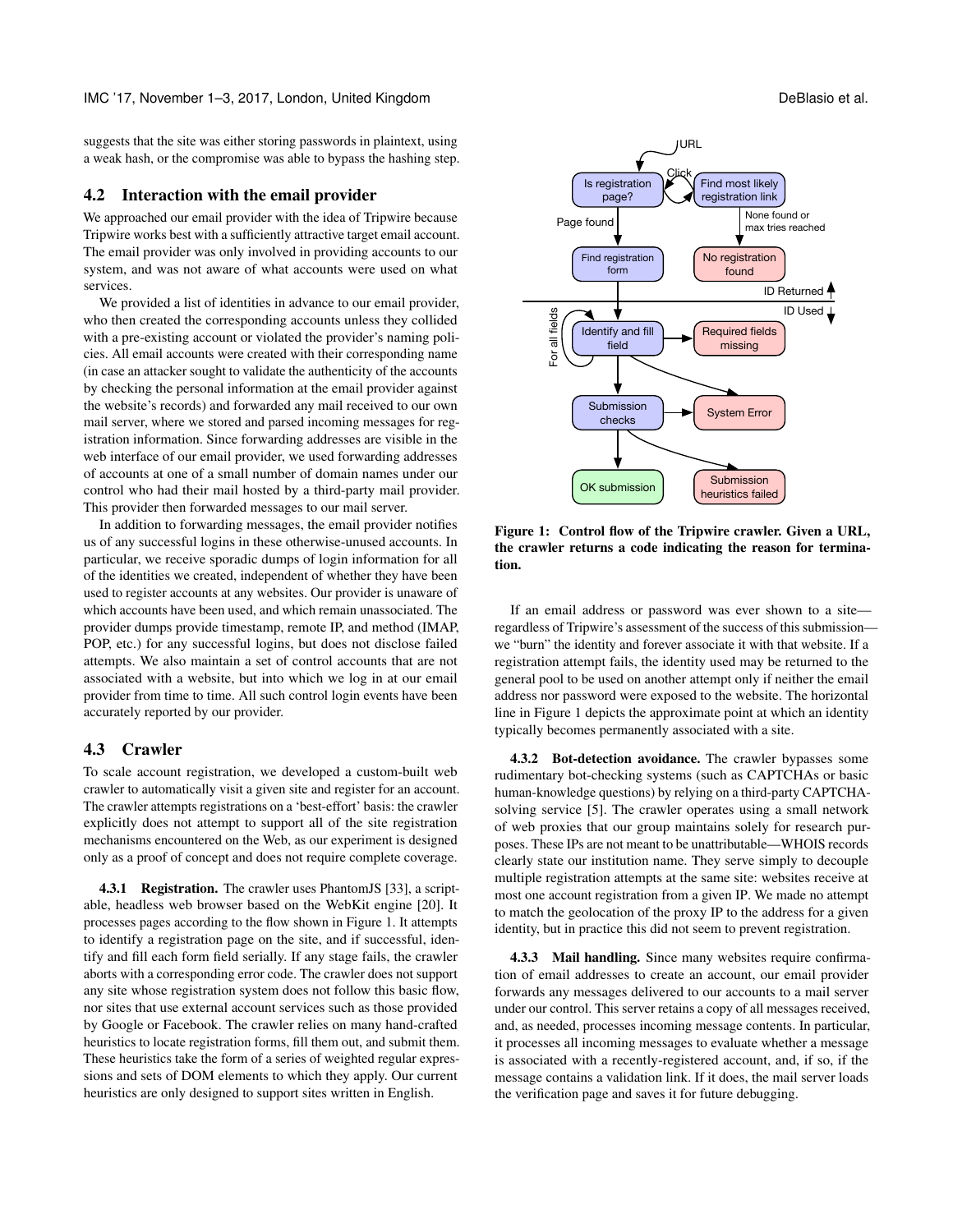### <span id="page-4-0"></span>4.4 Interpreting account compromise

The key assumption with Tripwire is that a successful login reported by the email provider is the result of an attacker having stolen credentials from the site on which we registered with our email account. We end our methodology by arguing why we believe this assumption to be valid.

Acquiring the correct credentials requires collecting them either on a machine storing them, or in transit between credential holders. Credentials are stored in three places: within our own database, with the email provider, and with the site under measurement. We have striven to minimize the risk of leaking data from any of these sources. Our database is accessible only from a small number of servers on a small internal network, none of which provide externally accessible services. Communication between our servers is tunneled over SSH. Individual instances of the crawler have only the identity assigned to one site, so compromise of multiple identities would require full arbitrary code execution on the crawling machine.

The provider treats the email accounts used in Tripwire equivalently to their hundreds of millions of other accounts. The email provider has mechanisms to detect attempts to brute-force passwords. No known breaches of the email provider affected accounts used in Tripwire, and sensitive account credentials were only exchanged between the authors and the email provider via verified PGP.

Perhaps the most compelling evidence of the integrity of the Tripwire accounts is from the fact that no accounts were tripped that were not associated with Tripwire registrations. Tripwire has a database including more than 100,000 valid email addresses and passwords obtained from the provider that were monitored for logins, but were not registered with sites. The unused accounts conveniently serve as honeypot accounts to detect any compromise of the email provider or our own database since they are stored with the accounts used in the study, but have not been used for registrations. None of these unused accounts have ever been accessed.

For the sites under measurement, a possibility is that an attacker brute-forced our credentials without explicitly breaching a site, e.g., an attacker somehow guesses our usernames (or a site exposes them) and the site does not prevent brute-forcing attempts on its accounts. If so, then an attacker could conceivably have found the Tripwire username, brute-forced the password with the site, and then used those credentials in a password-reuse attack on the email provider. While unlikely, we consider this within the bounds of attacks that Tripwire should detect, and Tripwire would correctly declare a site as compromised in this situation.

In communicating with sites under measurement, the system used HTTPS when preferred by the site, validating certificates with a commonly accepted list of roots, and many of the tripped sites used HTTPS during the registration process. It is possible that an attacker may have actively impersonated a site during Tripwire's registration process. But we consider this threat to be an unlikely one, with only a few attacks of this kind having been seen in the wild, primarily due to targeted attacks by state-sponsored actors [\[16\]](#page-13-35).

Finally, it is possible that a Tripwire account is stored in a sharded database on the site, and only a subset of the shards are compromised in an attack. If a Tripwire account is in an exposed shard, Tripwire indicates that a database breach occurred and still detected

a significant compromise of the website under measurement. Conversely, if a Tripwire account is not in the shards exposed, then Tripwire will miss any attacks on the affected users (similar to a breach that did not result in password-reuse attacks). Registering for many additional accounts could reduce the possibility of being stored in an unbreached shard, but we consider this possibility to be remote, and additional registrations introduces ethical challenges that are not outweighed by the benefit to this rare case, especially given Tripwire's otherwise negligible false-positive rate.

# 5 ACCOUNT CREATION

We used the Tripwire crawler to register for accounts in batches between July 2014 and July 2016, with most occurring between January and March 2015. Tripwire made 65,413 distinct registration attempts across 33,634 different sites, using a total of 8,352 identities. We detail our validation methodology below. In our best estimate, Tripwire successfully registered for approximately 3,664 accounts on around 2,302 sites.

# <span id="page-4-1"></span>5.1 Website selection

We registered accounts primarily on four occasions from December 2014 through May of 2016. We initially seeded our crawler with the Alexa top-1,000 sites [\[1\]](#page-13-36) combined with the Quantcast top-1,000 sites [\[18\]](#page-13-37) (with duplicates removed) in December of 2014. Subsequent registrations occurred from January through March of 2015 covering the Alexa top-25,000 sites. In late November 2015, we attempted registrations on all sites in the Alexa top-30,000. Finally, in May 2016 we manually registered for accounts at all of the eligible Alexa top-500 sites to ensure good coverage of the most popular sites. In each case, we used the most up-to-date rankings available at the start of the registration window.

In all of the automated cases, we filtered URLs through a set of regular expressions to remove sites known to use common backends e.g., Amazon.com, Amazon.de, etc., or Google, YouTube, Blogger, Blogspot, etc.—and others.

### 5.2 Registration attempts

Because our infrastructure has no automated way to validate registrations after it attempts to create them, there is uncertainty in the number of accounts and sites for which the crawler successfully registered. Hence, we rely on heuristics during the registration process, email-based indicators, and manual sampling to estimate success.

5.2.1 Crawler termination conditions. Figure [1](#page-3-0) presents the termination conditions for the Tripwire crawler's execution across various sites. "Required fields missing" indicates that the registration form did not meet the conditions for a valid form (e.g., did not ask for both password and email), or the crawler was unable to recognize a sufficient number of fields to attempt registration. "Submission heuristics failed" corresponds to the case where the crawler submitted a registration, but suspects that it did not succeed, while "OK submission" indicates its heuristics suggest it did. Finally, "System Error" represents cases where the crawler was otherwise unable to process the site. We investigate the outcomes of the crawler in Section [7,](#page-10-0) though we note here that crawler outcome distributions were similar across Alexa ranks.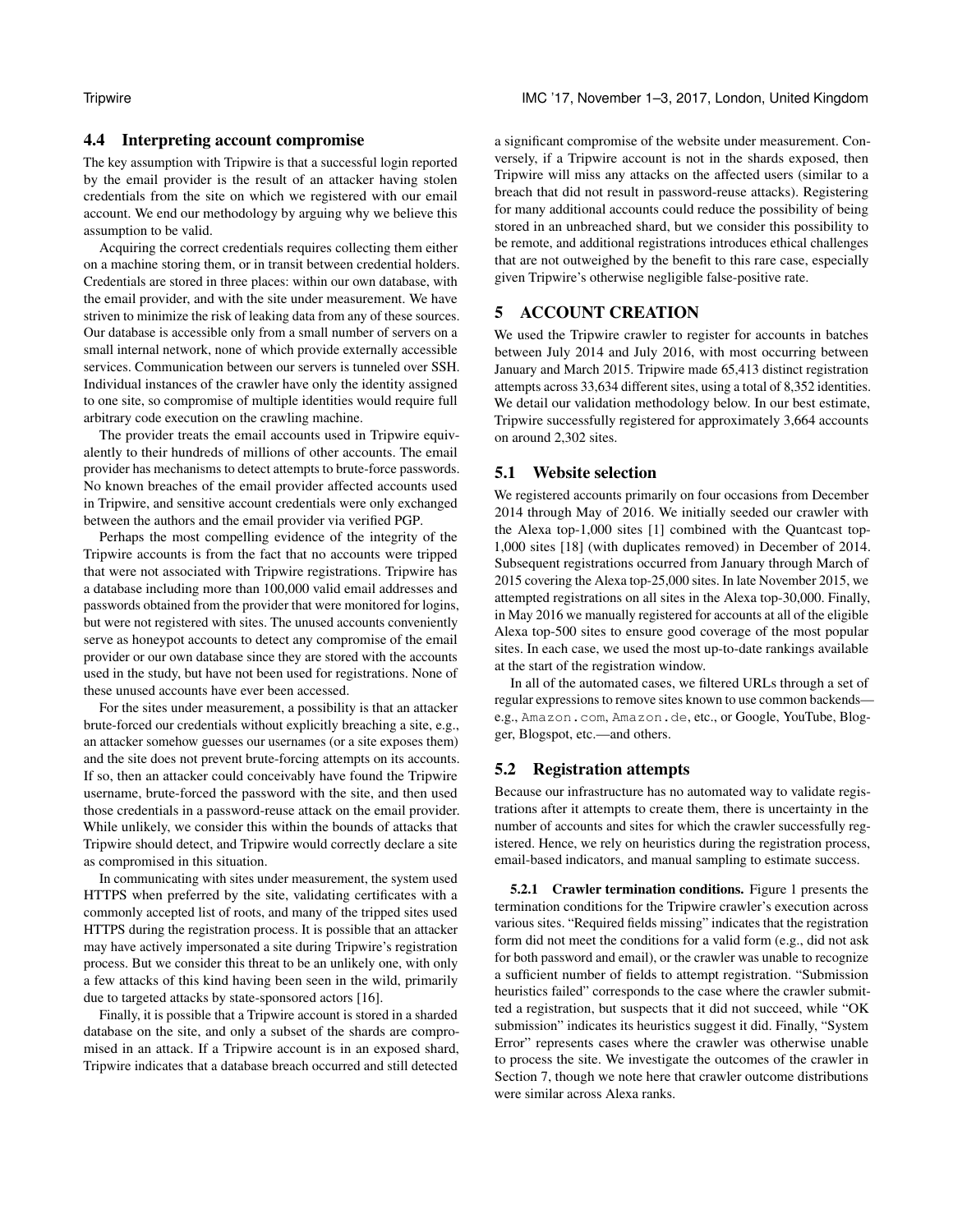<span id="page-5-1"></span>

|                               | Attempted |       |       |                                                                                            | <b>Estimated Valid</b> |          |       |                  |                |              |
|-------------------------------|-----------|-------|-------|--------------------------------------------------------------------------------------------|------------------------|----------|-------|------------------|----------------|--------------|
| <b>Account Status</b>         | Hard      | Easy  | Total | <b>Sites</b>                                                                               | Success                | Hard     | Easy  | Total            |                | <b>Sites</b> |
| Email verified                | 1,552     | 508   | 2.060 | 1,359                                                                                      | 98%                    | 1521     | 498   | $2,019$ $(55\%)$ |                | 1,332        |
| Email received                | 128       | 51    | 179   | 106                                                                                        | 82%                    | 105      | 42    |                  | 147 (4%)       | 87           |
| OK submission                 | 1.069     | 703   | 1.772 | 860                                                                                        | 59%                    | 631      | 414   |                  | 1.045(29%)     | 507          |
| Bad heuristics/Fields missing | 4,395     | 122   | 4.518 | 3,420                                                                                      | 7%                     | 308      | 9     |                  | 317 (9%)       | 239          |
| Manual                        | $\Omega$  | 137   | 137   | 137                                                                                        | $100\%$                | $\theta$ | 137   |                  | 137(4%)        | 137          |
| Total                         | 7.144     | 1.521 | 8.666 | 5,882                                                                                      |                        | 2.565    | 1.100 |                  | $3.665(100\%)$ | 2,302        |
|                               |           |       |       | The black to The Constantine of a concernation accorded bar a concernation of the constant |                        |          |       |                  |                |              |

Table 1: Estimates of accounts created by account status.

<span id="page-5-0"></span>5.2.2 Out-of-band confirmation. In addition to the heuristics Tripwire uses at registration time, some sites provide further confirmation of registration via email. If an email account receives an account verification message, we label it "Email verified". If the account receives email, but we do not recognize it as a verification message, we label the account "Email received". Over 47% of "OK submission" results at registration time triggered a verification message, and 4% more triggered at least some kind of email message. Fewer than 8% of the registration attempts of the other categories resulted in any kind of email message.

While it is possible that registrations could also be verified by phone, no phone verification occurred in our sample. We did receive 18 calls from seven distinct self-identifying sources ("Hi, this is John from site X") to our phone numbers that were directly attributable to the accounts we registered. (We received several additional phone calls, but they seemed to be wrong numbers or call-center scams that cannot be conclusively tied to the phone numbers used in Tripwire accounts.) All attributable calls were sales teams following up on what appear to be free-trial accounts for which Tripwire registered.

<span id="page-5-3"></span>5.2.3 Success estimation. After accounting for email reception, we have five distinct outcome categories shown in Table [1.](#page-5-1) We manually tested a random sample from each category to determine their expected success rates as a basis for estimating the number of accounts and sites for which registration succeeded.

The "Attempted" columns on the left of Table [1](#page-5-1) show the number of accounts and sites according to each registration attempt. "Hard" and "Easy" correspond to accounts created with those respective password strengths, and "Total" is their sum. "Sites" corresponds to the total number of sites on which we registered accounts (some sites had multiple accounts). We estimate the success rate in each category by selecting 50 random accounts and manually attempting to log in to the corresponding site. The "Success" column shows the success rate of these login attempts. The "Estimated Valid" columns on the right then show our estimates of the true success rates by discounting the "Attempted" columns by the login success rates.

*Email verified.* Our highest confidence bin for automated registrations is any account that received a recognized verification email. This category consists of 2,060 automated registrations. In our manual tests of a sample of accounts, they succeeded in 98% of cases, resulting in an estimated 2,019 accounts across 1,332 domains.[3](#page-5-2)

*Email received.* An additional 179 registration attempts received email, but the message did not appear to require email verification. These accounts were valid in 82% of our tests, for an additional 147 accounts on 87 domains.

*OK submission.* In 1,772 registration attempts, our attempt passed all heuristics for success, but no email was received. In our sampling, 59% of these accounts exist, accounting for 1,045 more accounts on 507 domains.

*Bad heuristics/Fields missing.* The lowest-probability-of-success outcome is that the system exposed a username and/or password, but the system triggered a heuristic signaling failure or did not attempt to submit the form. In these cases, approximately 7% of attempts still succeed, for an additional 317 accounts on 239 domains.

*Manual.* Finally, we manually registered accounts at the 137 English-language sites accepting registrations among the Alexa top-500 sites (4% of all accounts registered).

# 6 COMPROMISES DETECTED

At various points during our study, our email provider reported any successful login activity for Tripwire email accounts. (For nontechnical reasons, we were unable to collect login information on a periodic or real-time basis.) As discussed in Section [4.4,](#page-4-0) we interpret a successful account login as indicating a compromise of the associated site. Among the estimated 2,302 sites with successful account registrations, Tripwire detected 19 such site compromises between June 2015 and February 1, 2017.

Figure [2](#page-6-0) shows the login activity to email accounts stolen from the compromised sites across time. Each row corresponds to a compromised site, vertical ticks show when we registered for accounts on the site, squares show logins to email accounts with easy passwords, and triangles show logins to email accounts with hard passwords. They are sorted from the top according to time of first account login. Numbers to the right of each row indicate the total number of account logins for that site. The shaded region in Spring 2015 corresponds to a gap in our account login data. Due to a misunderstanding of the retention limits at the email provider, login activity was lost from March 20, 2015, through June 1, 2015. Although no logins were detected for more than a month after collection resumed, it is possible that additional sites were compromised and would have tripped our system during that time.

In the rest of this section, we characterize the sites that were compromised and detected by Tripwire, as well as other compromised sites during the same time frame. We then describe our results of disclosing the compromises to the sites. Finally, we summarize the activity of attackers who accessed the stolen email accounts.

<span id="page-5-2"></span><sup>&</sup>lt;sup>3</sup>In the one "failure" case, the site in question is an app-development site partially hosted at GitHub with a local account registration. Tripwire successfully signed up for an account on GitHub instead of the site in question.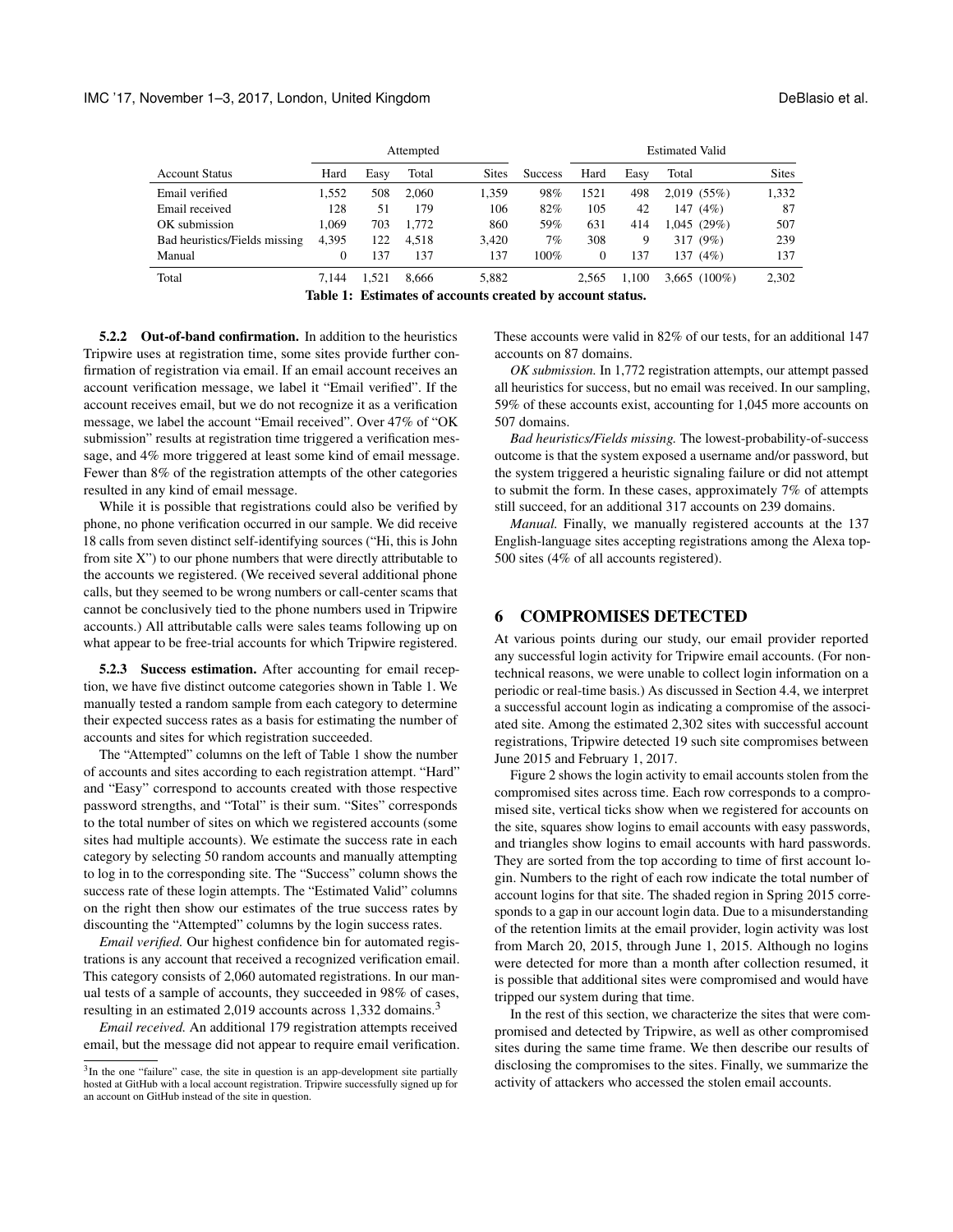<span id="page-6-0"></span>

Figure 2: Registration and login activity to email accounts stolen from compromised sites. Each row corresponds to a compromised site, and different colors on the same row indicate activity on different accounts at that site. The numbers along the right y-axis indicate the total number of logins for that site across all accounts. The shaded region in Spring 2015 corresponds to a gap in our logs.

<span id="page-6-1"></span>

| Site | Accounts<br>accessed | Hard<br>accessed         | Category              | Alexa<br>rank |
|------|----------------------|--------------------------|-----------------------|---------------|
| A    | 2 of 2               | Y                        | Deals                 | 500           |
| B    | 1 of 2               | N                        | Gaming                | 8500          |
| C    | 1 of 2               | N                        | <b>BitTorrent</b>     | 5500          |
| D    | 3 of 3               | Y                        | Wallpapers            | 20500         |
| E    | 1 of 2               | N                        | Gaming                | 16000         |
| F    | 1 of 2               | N                        | Gaming                | 18500         |
| G    | 2 of 2               | Y                        | <b>RSS</b> Feeds      | 17500         |
| H    | 2 of 2               | Y                        | Marketing             | 17500         |
| Τ    | 2 of 2               | Y                        | Horoscopes            | 7500          |
| J    | 2 of 2               | Y                        | Gaming                | 20500         |
| K    | 2 of 2               | Y                        | Classifieds           | 20500         |
| T.   | $1$ of $3$           | N                        | Adult                 | 11000         |
| М    | 2 of 2               | Y                        | Vacations             | 20000         |
| N    | 1 of 2               | N                        | Gaming                | 11500         |
| O    | 1 of 2               | N                        | Outdoors              | 18000         |
| P    | 1 of 1               | $\overline{\phantom{0}}$ | Adult                 | 1500          |
| Q    | 2 of 2               | Y                        | Tourism Guide         | 22000         |
| R    | 2 of 2               | Y                        | <b>Press Releases</b> | 22500         |
| S    | 1 of 2               | N                        | <b>BTC</b> Forum      | 4000          |

Table 2: Summary of sites with detected login activity. Rank at registration time rounded up to nearest 500. No 'hard' account was registered at site P.

#### 6.1 Sites compromised

For each site, Table [2](#page-6-1) shows the approximate Alexa rank, site category, the number of accounts created and accessed, and whether an account with a hard password was accessed. We explore what site characteristics appear to correlate with their compromise, how sites manage their account databases, and which compromises we detected were also disclosed by the sites themselves.

Overall, we find that while most of detected compromises are at small sites with few staff, Tripwire has also detected compromises on large sites as well. Tripwire detected both plaintext and hashedpassword breaches, and has predominantly discovered breaches that have previously been undisclosed.

6.1.1 Site characteristics. The compromised sites cover a wide range in terms of popularity. The detected compromised sites are distributed throughout our covered site ranking, from a top-500 site through the full range of sites selected.

The most popular site compromised is a well-known American startup with more than 45 million active customers as of the quarter they were compromised (Site A). Sites  $E$  and  $F$ , owned by the same parent company, are a large gaming-services company well known within online gaming communities. We also detected compromise on a top-500 site in India, the top-ranked site in its category (Site I) which claims millions of installs of their app and more than 60 million visits to their site per month. Site P, a 'tube'-style pornography site, is a top-400 site in Germany. Site  $Q$  is owned by a company with a large portfolio of travel recommendation websites, claim-ing [4](#page-6-2)0 million views across all sites every month.<sup>4</sup> Finally, site  $\mathcal{S}$ , bitcointalk.org, is a prominent Bitcoin discussion forum that experienced a publicly acknowledged database breach in May of 2015. Contents of that breach were reportedly sold online in 2016. While the distribution looks somewhat skewed towards lower-ranked sites, there are too few sites to observe the distribution definitively.

The compromised sites comprise a variety of site categories, although gaming (i.e., sports or video games) is the most prevalent. These sites are fairly representative of sites with large user bases towards the tail of popularity.

Except sites A,  $E/F$ , Q and R, the remaining sites appear to be run by individuals or small teams. A few of the sites have not been meaningfully updated in several years, and site C has since disabled account registration. Most of the sites appear to have been created with good intentions for their stated purpose. Three sites (G, K, M), though not malicious per se, appear to have been created explicitly to generate ad revenue and offer services with little actual value.

6.1.2 Password management. The password strengths of the accounts provide insight into the password management practices of

<span id="page-6-2"></span><sup>&</sup>lt;sup>4</sup>We did not register at any other sites owned by this company, so cannot speculate whether the compromise is limited to that site or spans across their properties.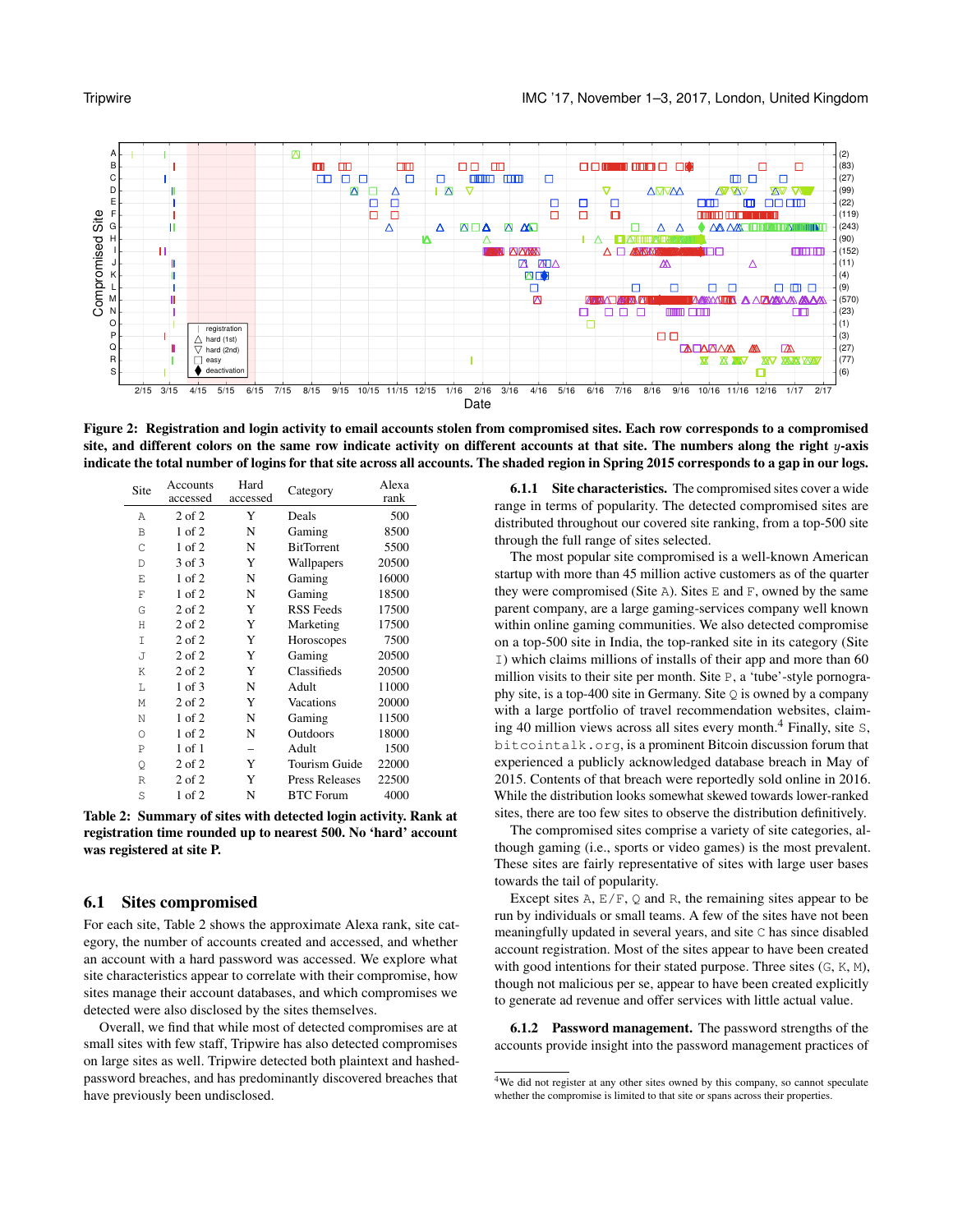#### IMC '17, November 1–3, 2017, London, United Kingdom **Deblasio et al.** DeBlasio et al.

the sites. For sites that only store hashed passwords, easy passwords can be guessed using dictionary attacks while hard passwords remain protected. For sites that store passwords in plain text, both easy and hard passwords are vulnerable.

In eight cases (sites B, C, E, F, L, N, O, S), our system registered for both an 'easy' and a 'hard' account at a site, but logins only occurred on the 'easy' accounts. This behavior suggests that these sites hash passwords sufficiently to at least delay the compromise of accounts with stronger passwords, or are leaking account credentials due to large-scale brute-forcing. Despite well-known security practices, we observed logins using 'hard' passwords on ten sites (including site A). These sites appear to have stored account passwords in the clear or used easily-reversed hashes. (For site P, we only successfully registered an account with an easy password.)

Our methodology only registered for accounts with easy passwords after it estimated that a hard registration succeeded. This biases our results to under-report compromises, as 'easy' passwords are more frequently compromised. Subsequent invocations of a Tripwire system should avoid this pitfall.

<span id="page-7-1"></span>6.1.3 Breach indicators. Of the 19 sites that we detected as being compromised, we found only three with external indications of compromise.

As mentioned above, site A is a well-known, popular American startup. Around the time of our observed logins, several of their users on Twitter complained of their accounts on site A being compromised. One publication ran a story discussing the claims, but the site denied the allegations. We can find no further reporting on the issue, but our account logins on site A corroborate these reports, show evidence of attackers using stolen account information for password reuse attacks, and serves as an example of our system providing ground-truth evidence. Section [6.3](#page-8-0) details our discussions with the site when we disclosed our account compromises; from their investigations, they reported finding no internal evidence of a site compromise but could provide no explanation for our results.

We also found a post on an unrelated forum claiming to provide a link to the user database of site L, a pornographic 'tube'-style site. We were unable to verify the availability of the database or the validity of the claim, but the posting time is consistent with the login attempts we see on account l1.

Finally, we detected an account compromise on site S, bitcoin talk.org. This site was known to be compromised as of May 2015, and there were subsequent reports of the database of hashed passwords being for sale on underground markets in 2016. Our detections are consistent with this timeframe, and consistent with the leak of hashed passwords [\[26\]](#page-13-38).

We could find no evidence of disclosure of any of the other compromises. We provided the usernames we used on sites A–O to several major threat intelligence companies and online service providers in possession of large collections of compromised accounts, and none of the companies found any evidence of breaches.[5](#page-7-0) We also searched a variety of public and private sources of compromised database dumps for evidence of our breaches without success.

6.1.4 Recovery from compromise. Although we found only three external indicators of account breaches, most of the sites appear to have either only been compromised at a single point in time, or were able to recover from the breaches. We registered for additional accounts on all sites except C (which no longer accepts registrations) and O-R (whose compromises had not yet been detected) as of mid-May 2016. To date, only our additional account at site H has been accessed and none others.

#### 6.2 Undetected compromises

It is natural with a system like Tripwire to want to calculate the proportion of compromises that Tripwire is able to detect (i.e. recall). Unfortunately, such a calculation is not possible in practice, as it is not possible to generate an accurate number of total compromises that have occurred in the open Internet. Further, Tripwire does not attempt to detect all compromises—it merely aims to expose compromises that otherwise would have gone undetected. It is still valuable, however, to understand why our implementation fails to detect an otherwise known breach. In this section we explore why Tripwire did not detect 50 recent data breaches as listed on a site that curates public data breaches [\[11\]](#page-13-39) and, for each, examined why Tripwire did not detect a compromise.

6.2.1 Missed due to scale/scope. In 22 of 50 cases, the sites involved with the compromise were ranked too low according to Alexa to make our test corpus, despite many sites being quite large. Choosing sites to target is a non-trivial problem. While Alexa provides high-quality rankings for the most popular sites, our experience has shown it to be less reliable for the long tail of the distribution.

In seven instances, the sites involved with the compromise were not in English (six were Chinese-language sites and one was Russian). In both cases, a larger-scale and language-agnostic deployment of Tripwire may have been able to register for accounts without issue.

6.2.2 Missed due to technical challenge. In 14 of the 50 cases, the sites were missed due to limitations of the Tripwire prototype. In five cases, the crawler failed because it was not designed to handle multi-page registration forms. In four additional cases, the crawler failed a bot-detection check (e.g., a CAPTCHA image or a freeform common-knowledge question). In one case we successfully registered, but failed to properly verify the accounts by clicking on links sent to the email address.

In four cases, the crawler was unable to locate the registration page either due to it not being clearly accessible from the home page of the site, or because the registration page was not obvious based on the text of the page (e.g., because they relied on text embedded in images). These cases represent significant technical challenges which any implementation is likely to struggle with; however, they are not fundamentally at odds with the Tripwire approach either. For this limitation, it may be possible to rely on search engines to help locate the registration pages.

6.2.3 Missed due to inherent limitations. In six cases, Tripwire could not have registered for accounts either because the site required payment (two cases), or because the site did not support online registrations (four cases) because accounts are established by external means (e.g., being a customer of a bank). In one case, the site limited the length of the email address to fewer than 16 characters but the address we tried was 18 characters. These sites

<span id="page-7-0"></span><sup>5</sup>These companies requested to not be named in exchange for their assistance.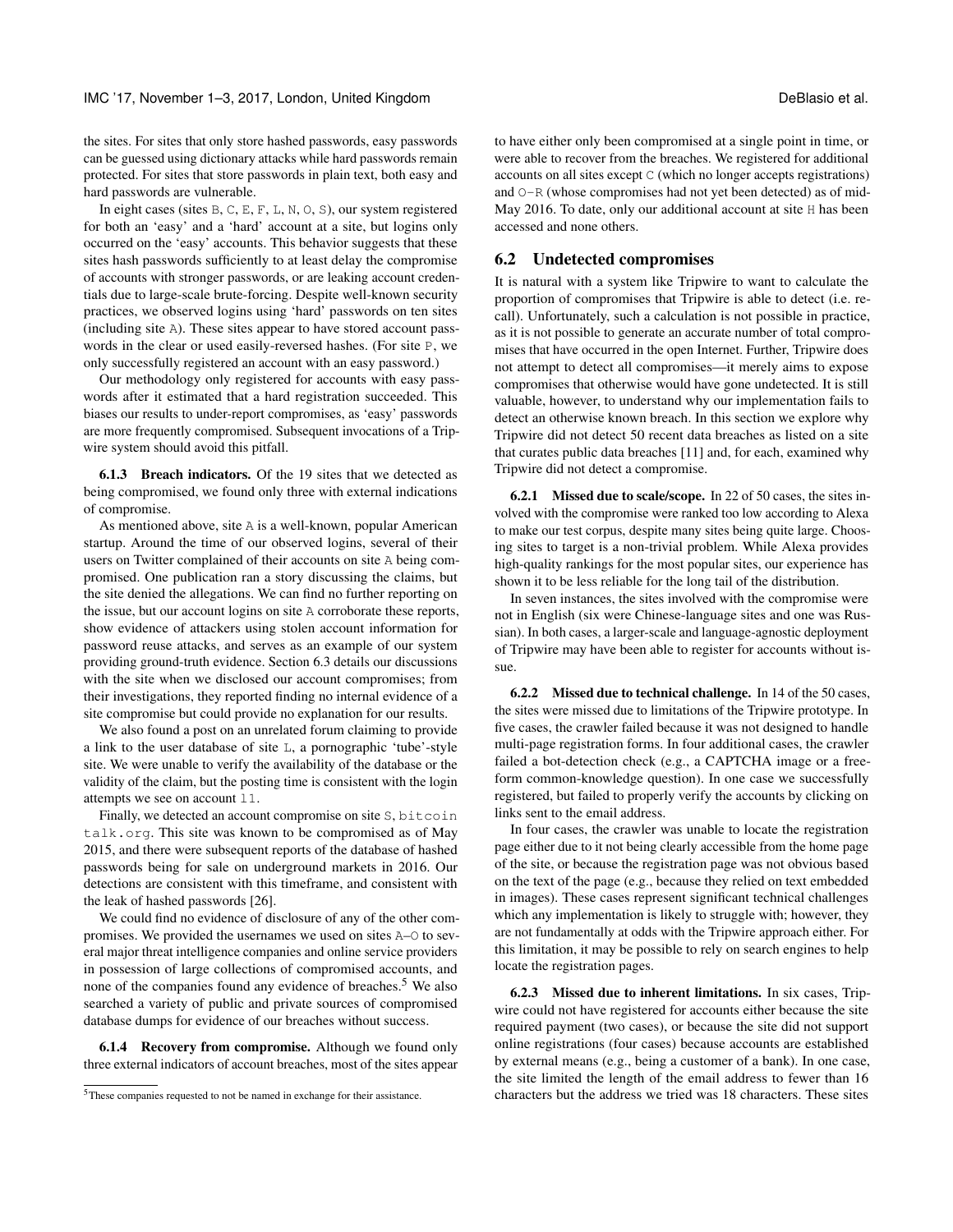are largely out of scope for Tripwire. While technically possible to automate payment, it is quite difficult to scale. Sites that have login systems but that do not support purely-online registration (e.g., many banks) are similarly out of scope.

# <span id="page-8-0"></span>6.3 Disclosure

Given the significance of account breaches, we contacted all sites from which attackers had gained access to our accounts (except for one case where the breach became publicly known). We disclosed our identities, methodology, and findings, and engaged with each site to the extent that they were willing. Although each site had its own unique situation, we can summarize our findings as follows:

- Six of eighteen sites responded to our disclosures.
- Sites that did respond typically responded quickly and took the disclosures seriously.
- Only one site directly corroborated a breach, and the compromise was previously known to them. Some sites acknowledged that security was not their highest priority. No sites that disputed our claim were able to explain how our accounts could otherwise have been compromised.
- No sites have notified users to date (although one site said they would force a password reset).

6.3.1 Disclosure Methodology. We disclosed to sites in two batches, with most occurring on September 7th, 2016, and sites compromised after that date on November 4th, 2016.

The first message we sent identified ourselves as researchers, explained that we believed that usernames and passwords at the site had been compromised, that we were willing to discuss details with the appropriate party, and asked if such a person could respond. We chose this phrasing both to provide confidence and to encourage a response. If we received a response from the site, we sent a second message explaining our methodology and some details of the specific compromise. Subsequent messages, and phone calls if requested, were answered as needed.

We chose recipient email addresses by looking for contact information on the site, emailing the registrants listed in WHOIS data, and emailing common email addresses that might be relevant (e.g. 'security@example.com', 'webmaster@example.com'). No site provided an obvious direct method for contacting the appropriate security contact. In each case, we emailed the complete set of addresses in case any individual address was invalid. We sent messages from the first author's institutional email address, with other authors' institutional addresses CC'd.

**6.3.2** Sites without responses. Twelve sites  $- B$ , D, H, I, J, K, M, N, P, Q and R — did not respond to messages. Though we found additional contact information for a number of the sites, these messages also did not receive a response. A message to site I resulted in an automatic creation of an account at their internal ticketing system, but no response was ever generated. Site J had no MX record. Site M's email was forwarded to another domain that had expired and was purchased by a domain squatter. For site M, we also sent email to an email-to-SMS gateway address used as a contact in their WHOIS records.

6.3.3 Site A (Deals, Alexa rank 500). The head of security at site A responded within 10 minutes of our initial notification asking

for details. Per their preference, most subsequent communications with them were either PGP encrypted or by phone.

Site A asked if we were willing to sign a mutual NDA, which we declined. Per their request, the authors met over the phone with the head of security of site A, an additional engineer, and a member of their in-house counsel. During this call, their head of security asked questions to vet the process of detection and our methodology.

Site A understandably lamented the significant delay between initial compromise and notification—an artifact of our specific measurement implementation, and worse for site A than for other sites. The operators of site A reported that, after our initial disclosure, they employed a third-party incident response team to investigate. Despite both internal and third-party efforts, they were unable to find internal evidence of the breach, but did not have an alternative explanation for how our accounts were compromised. Site A did acknowledge that they were aware of the article we made reference to in Section [6.1.3.](#page-7-1)

6.3.4 Site C (BitTorrent, Alexa rank 5500). Six days after notification, we received a request for more information, and the subsequent conversation provided details from the operator of site C. The operator explained that an attacker had managed to compromise the site sufficiently to create a competing clone in 2016. Our notification was the first indication to the site owner that the vulnerability had been used prior to 2016.

Site C's owner explained that until this year, passwords were simply hashed with MD5. When asked about whether they would be disclosing the attack to users, they indicated that there was no need, given that 'this information has already become public sine the hacker started a sote fork some months ago' [sic]. When asked about any technical countermeasures, the owner responded with 'sorry cannot tell. however be assured user are protected well'.

6.3.5 Sites E and F (Gaming, Alexa ranks 16000, 18500). Within 30 minutes of the initial message to the owner of sites E and F, the primary author received a voicemail from the in-house counsel of the company attempting to verify our identities. Our initial notification message did not include telephone contact information for the author, but that information was readily available via online search. Shortly after the initial voice message, we received an email message asking us to confirm via phone that we had indeed sent the message, and to read their responsible disclosure policy.

We received a follow-up from the head of security at the immediate parent company explaining that they were unable to corroborate the data from our study with any of their internal information, and expressed understandable frustration that so much time had passed between event and notification.

The company was very interested in obtaining all related information available, including communicating with the email provider. We provided them with timestamps and IP addresses associated with all relevant logins. Pages on their sites list usernames, and the company asked if these could have been used by an attacker to brute-force guess passwords either at the sites or the email provider. While our email provider provides checking against brute-forcing, sites  $E$  and F do not. But if indeed this is what occurred, then it represents a compromise consistent with Tripwire's goals.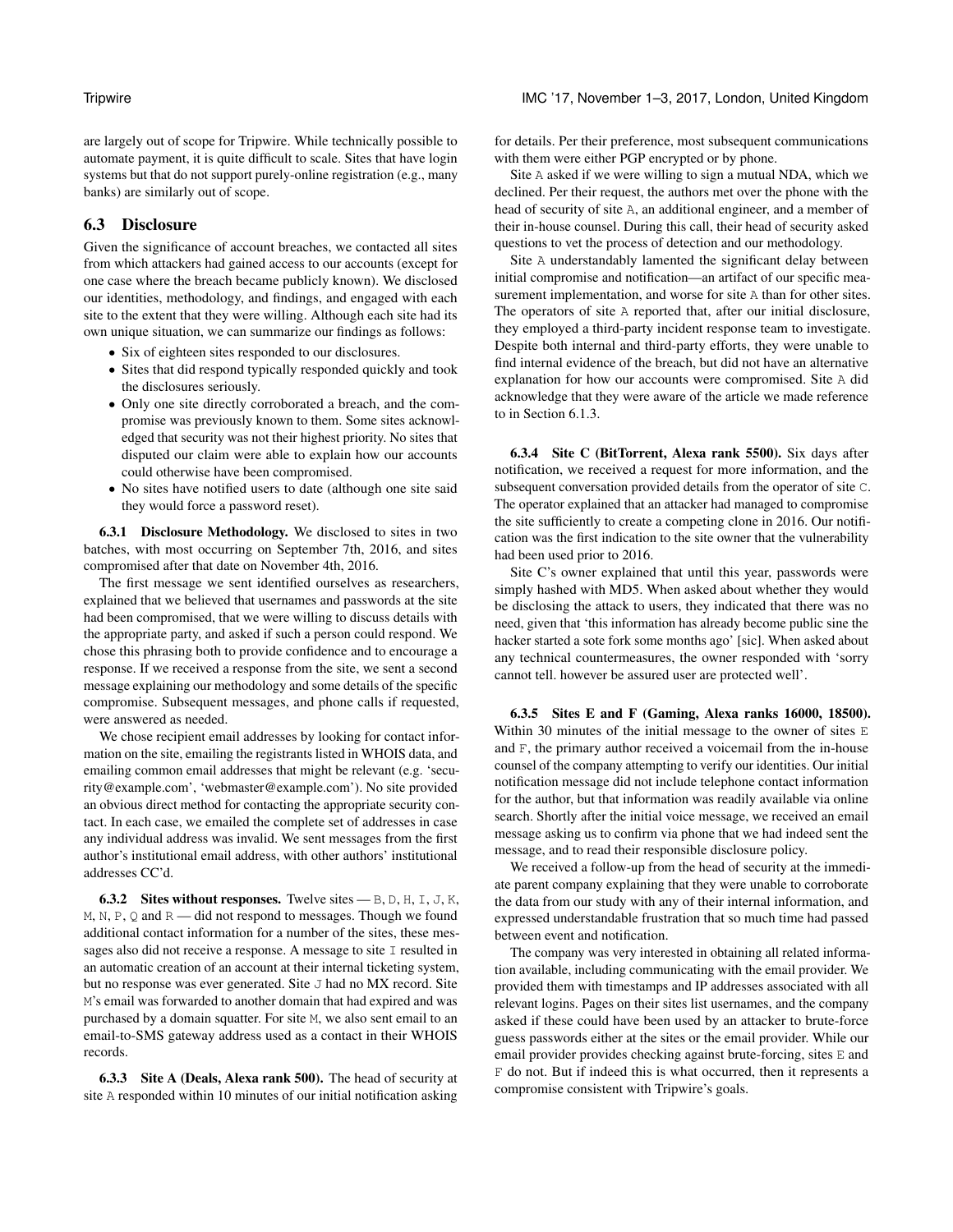#### IMC '17, November 1–3, 2017, London, United Kingdom **Deblasio et al.** DeBlasio et al.

6.3.6 Site G (RSS Feeds, Alexa rank 17500). The owner of site G responded three days after notification inquiring about our dataset. Upon explaining our data and methodology, the owner responded that, after looking for a while, he did find some SQL commands that were improperly escaped, and he knew that his server was under constant SSH brute-forcing attempts, but that he had not been aware of any prior breach. The owner also explained that he needed to update his installation of WordPress and that he would force a password reset after he had finished development. To date, a required password reset has yet to occur.

6.3.7 Site L (Adult, Alexa rank 11000). The owner/admin of Site L explained that he had started the site in 2007. Although he personally had 'a low level of IT knowledge', in April of 2015 he got rid of his system administrators due to their cost and because he felt they were making his job harder, not easier. Before recently migrating to a cloud provider, his site ran on approximately sixty dedicated servers. Since removing his system administrators, he has been running the site himself, and that 'being thrown in the deep end is an understatement'.

By the owner's own evaluation, security had not been a priority for the site: most of the code is from 2008, and requires PHP 5.3; passwords have only been stored in a hashed ('encrypted') form since 2015, but are still unsalted; the site suffers from some known XSS vulnerabilities that he has been intending to fix. The owner speculated that the compromise could be related to a large DDoS attack he experienced around the time of compromise which lasted several days.

He explained that he plans to prioritize salting passwords and upgrading his PHP and web server versions, although he was not presently planning on notifying users of the breach.

6.3.8 Site O (Outdoors, Alexa rank 18000). We received a response from site O less than 45 minutes after the initial notification was sent. This response, from the CEO of a competing site, explained that they had recently acquired site O from a major American travelreviews company and that they had transferred accounts from site O to their own site in May of 2016 (the timeframe that our accounts were compromised). After we responded with our methodology and data for their site, the CEO responded saying that they were unaware of any account breach, but that they had performed a "lot of scripted testing" of logins onto their own site to ensure a smooth transition. Additional clarifications and questions regarding actions they planned on taking did not receive a reply, and users of site O have not been notified of the compromise.

6.3.9 Discussion. We believe that account information was stolen from the sites at which our registered accounts were accessed. As discussed in Section [4.4,](#page-4-0) we took many steps to ensure the integrity of our methodology, but we cannot categorically rule out the possibility that either the email provider or our own systems were compromised and that this was unwittingly the source of the account leaks.

However, the empirical evidence is inconsistent with the accounts being obtained via a breach other than at the sites at which they were registered. We had over 100,000 email accounts from the provider, only a subset of which were used to register accounts. Only a small number of those accounts were ever accessed, and all the ones accessed were used to register accounts. It also seems unlikely that an

attacker would have defeated our operational security (or that of the email provider), obtained the account credentials, and then accessed only a fraction of the accounts acquired. Moreover, the odds that, in so doing, they would have happened to select just the accounts we used at these sites seems vanishingly small. Realistically, they would also need to know the sites at which we used each account, and have some reason to specifically target the accounts at those sites.

When engaging with the sites, only one of the sites we contacted (Site C) was able to confirm that their site experienced a breach, and in this case the breach was implicitly public since the site was illegally cloned by an attacker. Even in this case, though, the owner did not explicitly notify the site users that their account information had been stolen. All other sites were unable to confirm a breach. Yet, none of the sites were able to offer another explanation for how our account information could have been stolen, and in two cases we have other corroborating evidence (Section [6.1.3\)](#page-7-1).

Given this situation, there are two immediate possibilities for why sites may not inform users about a breach. One is that the sites did not have sufficient information to corroborate the breach. Indeed, consider the perspective of the sites we contacted. The disclosures we provide inform sites that they have been breached, but do not give any information about how this occurred. Tripwire provides bounds of a compromise timeframe (between account registration and first login), but those bounds can be quite broad—in our study, this period was more than 18 months in the most extreme case. Further, while sites naturally asked to know which accounts on their service triggered detection, there is little information to be gleaned from these accounts, provided the compromise occurred after registration time. Such information provides sites with little insight on where to look for evidence of a compromise, nor how to prevent it from happening again.

Finally, even if a site believes Tripwire's evidence that a breach occurred, the specifics may not be sufficient to convince sites to incur the cost of acknowledging a breach. There are substantial potential legal and financial repercussions of publicly acknowledging a breach, particularly for sites run by businesses. The knowledge of a small number of leaked accounts, internally confirmed or not, may not constitute sufficient risk given the potential cost.

#### 6.4 Attacker behavior

Lastly, we characterize the activity of attackers with the stolen email accounts [\[38\]](#page-13-26). In general, most attackers accessed the accounts repeatedly over the observation period. Although some accounts were shut down for sending spam, in many cases attackers have not taken active steps to use the accounts beyond siphoning email. Accounts appear to be accessed through a global network of predominantly compromised residential machines acting as proxies, typically via IMAP. Account login timing and frequency suggests that credentials are being fed into automated collection systems. We have released our data for these accesses with lightly reduced granularity, which we discuss in more detail in Secion [7.4.](#page-12-0)

6.4.1 Login frequency. Table [3](#page-10-1) lists the email accounts accessed, the type of password used by the account, the total number of accesses, and the number of days between account registration and first remote access, number of days since last access (as of Feb. 1, 2017), and the number of days between the first and last accesses.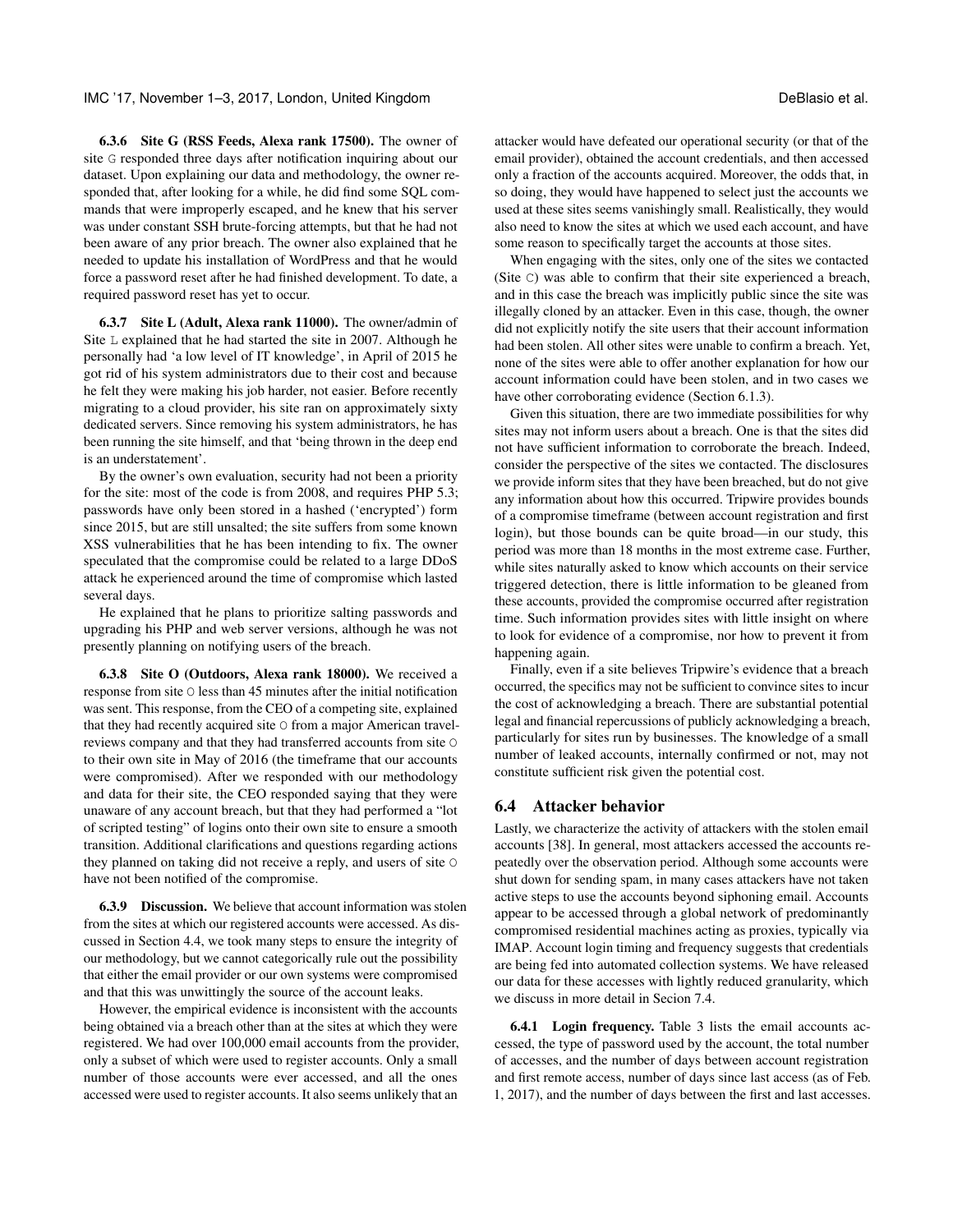<span id="page-10-1"></span>

| Type          |      | # Logins       | Until | Since          | Frozen | Days             |
|---------------|------|----------------|-------|----------------|--------|------------------|
|               |      |                |       |                |        | Accessed         |
| a1            | hard | $\mathbf{1}$   | 175   | 569            | N      | $\overline{0}$   |
| a2            | easy | $\mathbf{1}$   | 141   | 569            | N      | $\overline{0}$   |
| b1            | easy | 83             | 153   | 28             | Y      | 518              |
| $\mathtt{c}1$ | easy | 27             | 167   | 45             | N      | 496              |
| d1            | hard | 10             | 195   | 53             | N      | 452              |
| d2            | easy | $\overline{4}$ | 193   | 177            | N      | 328              |
| d3            | hard | 85             | 35    | 15             | N      | 366              |
| e1            | easy | 22             | 214   | 26             | N      | 459              |
| f1            | easy | 119            | 214   | 54             | N      | 430              |
| q1            | hard | 181            | 235   | 10             | N      | 458              |
| g2            | easy | 62             | 311   | $\overline{2}$ | Y      | 385              |
| h1            | hard | 42             | 3     | 132            | Y      | 296              |
| h2            | easy | 48             | 38    | 133            | Y      | 88               |
| i1            | easy | 58             | 345   | 5              | N      | 358              |
| i2            | hard | 94             | 353   | 133            | Y      | 228              |
| 11            | easy | 3              | 374   | 299            | N      | 26               |
| 12            | hard | 8              | 378   | 78             | N      | 245              |
| k1            | easy | 3              | 381   | 301            | Y      | 16               |
| k2            | hard | $\mathbf{1}$   | 383   | 318            | N      | $\boldsymbol{0}$ |
| 11            | easy | 9              | 387   | 14             | N      | 298              |
| m1            | hard | 207            | 392   | $\overline{2}$ | Y      | 306              |
| m2            | easy | 363            | 390   | 65             | Y      | 244              |
| n1            | easy | 23             | 439   | 22             | N      | 237              |
| $\circ 1$     | easy | $\mathbf{1}$   | 447   | 252            | N      | $\mathbf{0}$     |
| p1            | easy | 3              | 533   | 162            | N      | 13               |
| q1            | easy | 9              | 548   | 43             | N      | 108              |
| q2            | hard | 18             | 553   | 37             | N      | 110              |
| r1            | hard | 38             | 571   | 12             | N      | 118              |
| r2            | hard | 39             | 250   | 8              | N      | 121              |
| s1            | easy | 6              | 639   | 68             | N      | $\mathbf{1}$     |

Table 3: Number and date range of login activity for compromised accounts. "Until" indicates the number of days between registration and first access. "Since" indicates the number of days since the most recent login (as of last check).

'Frozen' indicates whether the account has been frozen by our email provider due to suspicious activity. The account aliases encode the sites at which they were registered (e.g., we registered account a1 at site A).

Two of the sites  $(E \text{ and } F)$  show periodic, temporally aligned logins. Manual inspection revealed that these two sites were owned and operated by the same entity, and appear to use the same registration backend. Otherwise, we found no discernible pattern across accounts regarding access timing. The data shows both recurring and non-recurring logins for sites: at the most popular site A, both accounts were only accessed once, while account m1 has been accessed 392 times. Accounts from several of the sites exhibit behavior consistent with ongoing observation or scraping rather than simply verifying credentials.

6.4.2 Bursty logins. Although no overall pattern emerges, eleven of the accounts have bursty login behavior where multiple logins occur to the same account from different IP addresses in rapid succession of each other. In the peak case, g1 experiences 46 distinct IPs accessing the account over 10 minutes. This behavior suggests that the systems used to login to accounts are very loosely coupled and failure is common. Nine of the accounts  $(b1, e1, f1, g1, k1,$ 

 $k2$ , m1, m2,  $r2$ ) experience bursts of logins wherein a single IP accesses the same account dozens or hundreds of times within a few seconds. In the extreme cases, this can make up more than 75% of the logins seen for an account.

6.4.3 Login IPs. The IP addresses originating the account logins are consistent with large-scale botnets of leased proxies. As of our final check, a total of 1316 distinct IPs logged into the our accounts across approximately 1792 login attempts. Only 181 IPs appeared more than once in the logs, with one IP appearing 58 times  $($ to account  $r2)$ .

Based on WHOIS data, the most popular countries represented are Russia (194 IPs), China (144), USA (135), and Vietnam (89), with a total of 92 countries represented. Combining manual analysis of WHOIS with DNS, the majority of these IPs appear to be residential/consumer IPs, though several higher-volume IPs map to datacenter IPs with hosts serving legitimate content, suggesting compromised servers.<sup>[6](#page-10-2)</sup>

6.4.4 Account activity. Since one of the goals of site compromise is to steal accounts, it is somewhat surprising that many of the stolen accounts have been relatively idle. No email account that has been accessed has received any unexpected email messages beyond a few generic spam messages.

Eight of the 27 accounts do show suspect behavior, though. The email provider forced a password reset on one of our accounts, m1, after recognizing account compromise. Accounts b1, g2, h1, h2, i2, k1 and m2 were all deactivated by the email provider for sending spam. Prior to being shut down, account g2 had had the password changed and our forwarding address removed by the attacker. For the accounts where passwords have not been changed, one possibility is that attackers are stockpiling the compromised accounts for later use or sale. Another possibility is that attackers watch these accounts for messages from sites such as banks that can be leveraged for direct monetization.

# <span id="page-10-0"></span>7 DISCUSSION

Though just a means to an end for our study, automated account registration is also potentially useful for others. We lead this section with more details on our registration results, lessons learned, and what would be required to further scale such a system.

Since a system like Tripwire must be robust against circumvention, we follow with a discussion on what would be required of an attacker to evade detection when compromising a site under Tripwire-like surveillance. Finally, we end with a brief discussion of what data and source we are making available.

# 7.1 Site eligibility

To evaluate what proportion of sites are even eligible for a Tripwirelike system, we manually visited three sets of 100 sites from the Alexa rankings, starting with Alexa ranks 1, 1,000, and 10,000, and Table [4](#page-11-0) shows the results. On average, 6.7% of the pages failed to load, and 44.3% of pages rendered by default in a language other than English. Nearly 13% of them did not support any web registration,

<span id="page-10-2"></span><sup>6</sup>While we did not check extensively for spoofed reverse DNS, several spot checks suggested that reverse DNS either matched forward DNS or contained domains owned by the owner information present in WHOIS.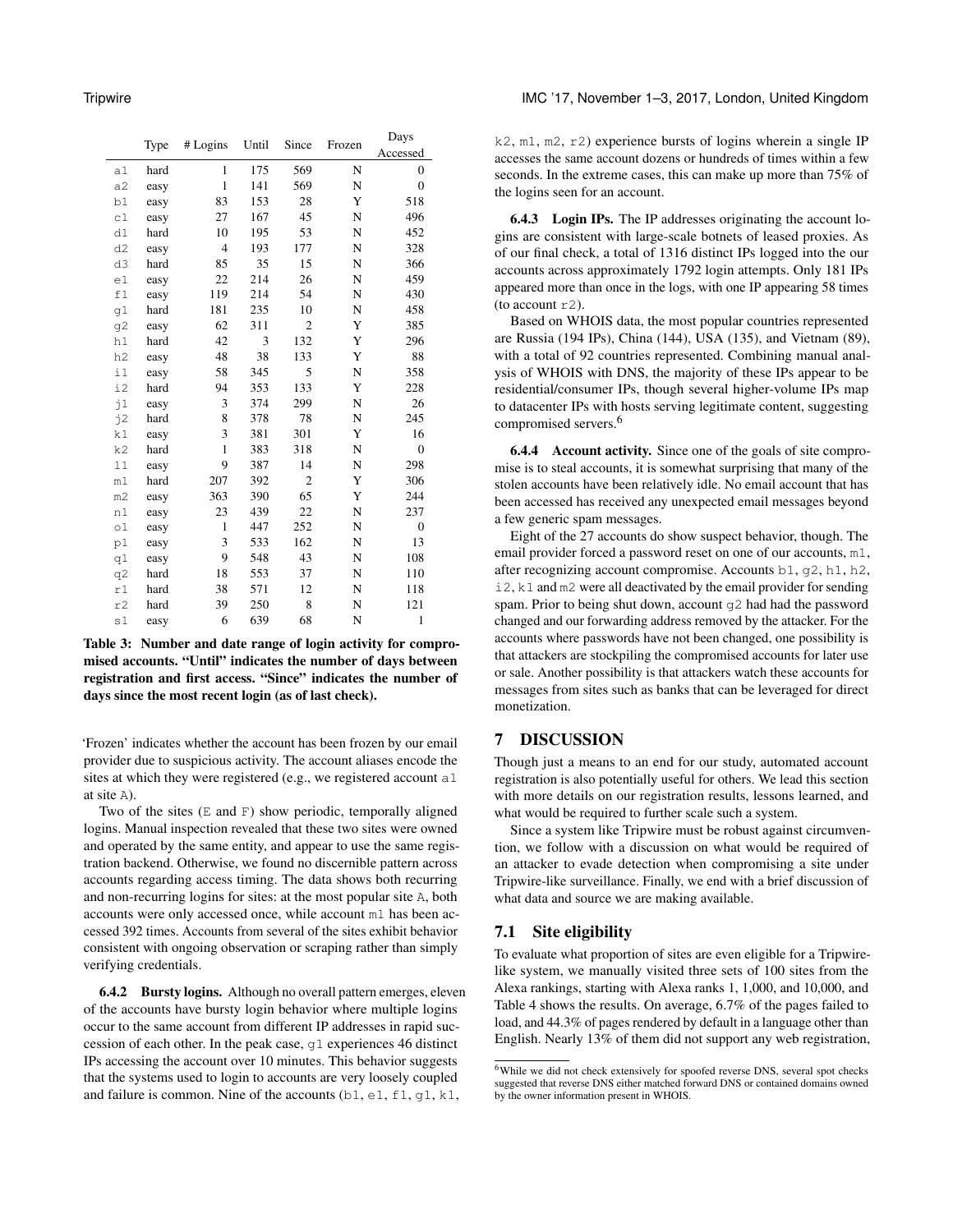<span id="page-11-2"></span>

Figure 3: The various outcomes of Tripwire's registration attempts. The left and right thirds of the funnel are estimates, while the middle corresponds to crawler-measured outputs.

<span id="page-11-0"></span>

| <b>Start</b><br>Rank | Load.<br>Failure | <b>Not</b><br>English | No<br>Registration | Ineligible | Rest  |
|----------------------|------------------|-----------------------|--------------------|------------|-------|
|                      | 3%               | 43%                   | 7%                 | 4%         | 43%   |
| 1.000                | 9%               | 37%                   | 15%                | 6%         | 33%   |
| 10,000               | 8%               | 53%                   | 16%                | 5%         | 18%   |
| Average              | $6.7\%$          | 44.3%                 | 12.7%              | 5.0%       | 31.3% |
| 100,000              | 8%               | 43%                   | 29%                | 3%         | 17%   |

Table 4: Registration eligibility of sites as determined by 100 site manual sample.

while 5% required a credit card or other information that Tripwire is unable to provide. In the end, fewer than a third of the sites were even plausible candidate sites for automated account registration.

One notable trend is the precipitous decline in the fraction of sites with viable registration pages (from 43% in the top-100 to 18% at top-10,000).<sup>[7](#page-11-1)</sup> This trend does not affect the percentage of load failures and non-English sites, indicating that sites become decreasingly useful for registrations as one proceeds down the Alexa ranking. Although we did not use them, search engines may be an alternate source of sites to monitor.

Systematically, although we visited tens of thousands of sites across the Alexa rankings, only a fraction of them were compatible with our automated registration system. Figure [3](#page-11-2) depicts the funnel of website registration attempts starting from the full set of URLs supplied to our automated account registration system on the left to the resulting set of successfully registered accounts on the right.

We input sites to the crawler without any additional knowledge about the sites other than URL and Alexa rank. The crawler ignores non-English or otherwise ineligible sites. The first third of the figure breaks down the reasons that our crawler is unable to register for an account, which we estimate to be about 64% of cases (see Table [4\)](#page-11-0). Our crawler fails to find a registration page in about 69.2% of cases. In a manual inspection of 181 of sites where it failed, we only found valid registration pages on eight of them. This finding is consistent

with an estimated false negative rate of around 5%, suggesting that if a site is completely ineligible for the current version of the crawler, the crawler is unlikely to identify a registration page on that site.

Any study that relies upon registering accounts across many sites likely has a notion of "high-value" sites, such as very popular sites. Although we originally intended to solely use automated means for registering accounts, in the end we augmented that process with manual registrations for top-ranked Alexa sites (Section [5.1\)](#page-4-1). We consider the additional manual effort for high-value sites to be well worth the cost since registrations need only occur once.

# 7.2 Extending the crawler

The middle third of Figure [3](#page-11-2) visually depicts the outcomes from the crawler (omitting the proportion in which no registration was possible). The final third shows the success outcome after accounting for email verification and discounting the various categories according to our success estimation methodology (Section [5.2.3\)](#page-5-3). With the present system, the automated success rate is roughly 20% even when considering only eligible sites. What steps are necessary to improve the success rate?

Non-English sites alone make up more than forty percent of all sites, none of which are presently evaluated. Supporting multiple languages would be the single greatest improvement to the crawler's coverage. More tuning could also go into the heuristics used by the Tripwire crawler. Even with this and other improvements, however, automated registration on arbitrary sites is a sufficiently ill-formed problem that additional steps would be necessary.

*Bot detection.* In our manual study above, 19% of sites (37% of the top-100) with registration forms used some kind of test to ensure the registration form was being filled out by a human actor. If our crawler recognizes that a field is asking for human validation, it defers to third-party CAPTCHA-solving services (or, if available, a human operator). Such solving services have non-trivial error rates [\[37\]](#page-13-40), and the crawler has no ability to handle interactive CAPTCHA services like modern reCAPTCHA [\[19\]](#page-13-41) or KeyCAPTCHA [\[13\]](#page-13-42).

*Multi-stage forms.* Around 10% of sites with registration forms that we tested have multi-step forms, in which a user completes a portion of the form before being able to advance and complete the

<span id="page-11-1"></span> $7$ For added scope, we also manually visited another 100 pages starting at Alexa rank 100,000 with similar results as the top-10,000.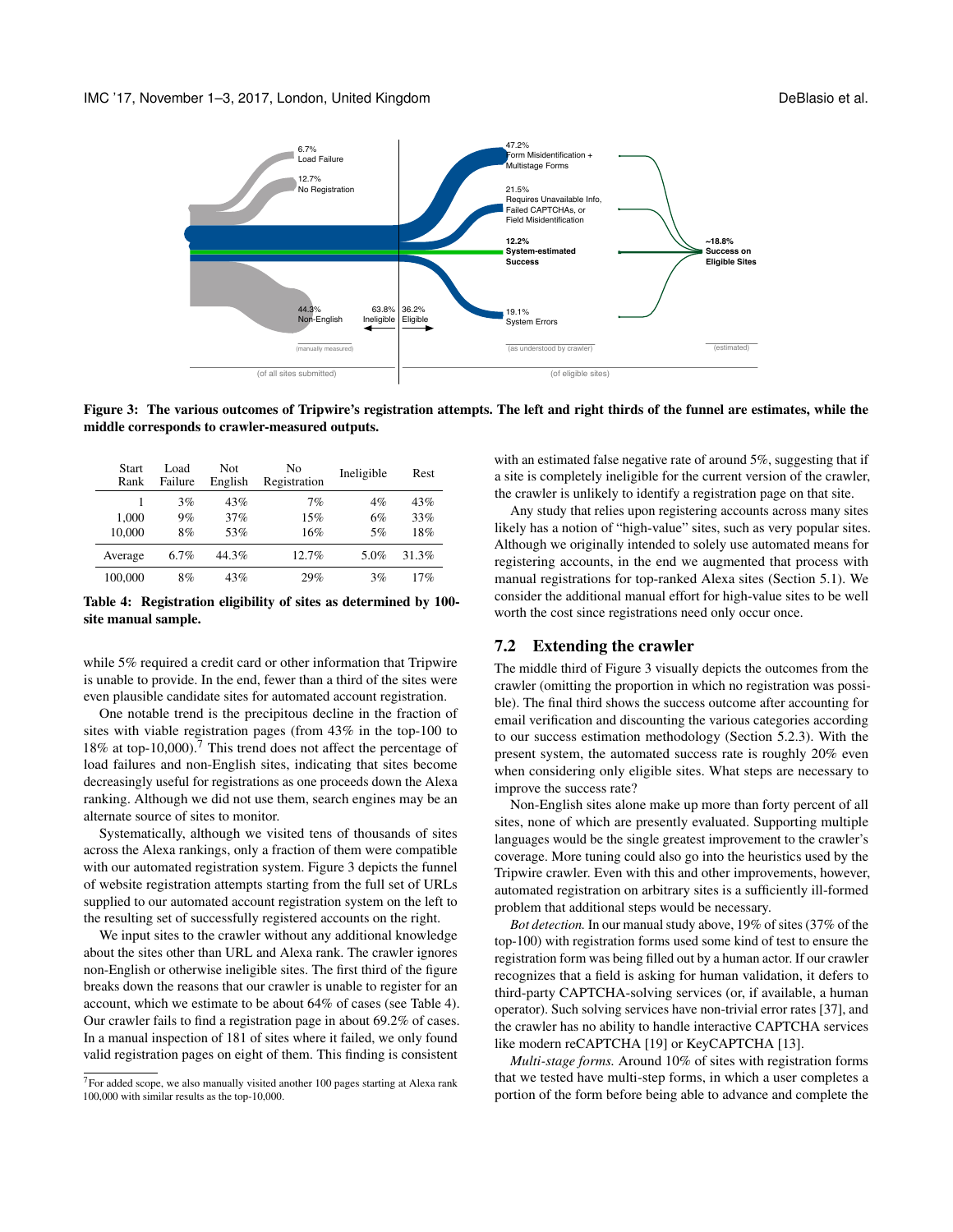remainder. Our crawler makes no attempt at handling these multistep forms, resulting in both failures to recognize the first page of some registration forms (a 'no form found' result), and to fill out subsequent pages (a 'bad heuristics'/'field missing' result).

*Form and field misidentification.* A common failure mode for the crawler is to misidentify the meaning of individual form fields or to not recognize a given form as a registration form. Machine learning techniques would likely more reliably identify such forms and fields instead of heuristics.

*Invalid identity assumptions.* We chose usernames and passwords based on common policies at sites, but a small number of sites have password policies that have uncommon requirements (e.g., require special characters). Our crawler makes no attempt at inferring these policies, and since our usernames and passwords are created ahead of time, we currently have little ability to correct for these cases.

#### 7.3 Evading Tripwire

The results presented in this paper have the advantage that no system like Tripwire (involving coordination between unrelated services to detect compromise) has previously existed, and attackers are thus unlikely to try to evade our detection. Future implementations of a similar system will not have that luxury, thus it is worth a brief discussion about what an informed attacker could do to evade Tripwire's detection. In this subsection, we assume that, at a minimum, an attacker knows that Tripwire exists, and generally how it works.

Avoiding Tripwire detection amounts to avoiding logging on to an observed email account in Tripwire. An attacker may be able to avoid this detection in a variety of ways, but each requires tradeoffs. Firstly, an attacker could compromise the user database of a site not under our measurement. This is not so much an attack on Tripwire, so much as it is an acknowledgement that a system like Tripwire cannot have perfect coverage. Knowing what sites to attack requires having compromised the Tripwire operator, and thus evasion otherwise amounts to taking calculated risks on sites Tripwire was unlikely to cover. An attacker could also avoid detection by not attempting logins with the email provider, or by attempting to pick and choose which accounts to check. The odds of detection are inversely proportional to the percentage of email accounts tested. If all the attacker cares about is what approximate proportion of accounts re-use their password for the corresponding email accounts (if, for instance, the attacker was preparing the accounts for resale), then perhaps testing only a small sample may be sufficient. Alternatively, an attacker can also avoid detection by testing other accounts in lieu of testing the email account (e.g., at an OSN). As mentioned earlier, however, avoiding testing the credentials with the email provider closes off a substantial opportunity for monetization.

If the email provider for Tripwire were known, an attacker could choose to avoid checking accounts with that email provider. While effective, we chose a prominent email provider in part because a significant fraction of organic accounts on any service are likely to use this email provider, and thus this strategy is not without cost. As a happy side effect of our not disclosing our email provider partner, attackers are also left to wonder whether they must avoid checking all accounts from the largest email providers. Accounts with the largest providers, however, likely account for a significant majority of the accounts found in the breach.

#### Tripwire **IMC '17, November 1–3, 2017, London, United Kingdom**

An attacker may also attempt to determine specifically which accounts belong to Tripwire-like systems. Were the attacker able to determine the entire list of Tripwire accounts (for instance by compromising the Tripwire operator or the email provider), they would be able to form a complete blacklist of accounts to avoid, and completely evade Tripwire's detection. Provided that neither Tripwire's operators nor the email provider are compromised, an attacker must attempt to infer this information from signals associated with the accounts.

As discussed in Section [4.1,](#page-2-1) usernames, passwords and other identity information were chosen to look plausible, and thus hard to identify as part of the Tripwire system. If an attacker has access to information regarding initial registration, the attacker may be able to deduce which accounts are ours based on registration IP address. For our study, for ethical reasons and transparency, we registered for accounts with IP addresses that were clearly owned by our institution, but an operational deployment of Tripwire should use plausible user IPs to avoid this technique as a detection mechanism.

#### <span id="page-12-0"></span>7.4 Data and source availability

Tripwire uses a variety of heuristics to find and fill registration forms, as well as to handle incoming email. All of these heuristics are detailed in the source code for the crawler, which is available at [https://github.com/ccied/tripwire.](https://github.com/ccied/tripwire) In addition, we have provided an anonymized version of the login data at the same URL. This data consists of an entry for each login event. This record provides the account alias (e.g. 'a1'), a timestamp (rounded to the day), /24 of the accessing IP, and login method (e.g. 'IMAP'). This anonymization was chosen to balance the desires of transparency and protecting the accounts in the Tripwire sample.

# 8 CONCLUSIONS

Website security is a critical problem whose personal and financial impacts are continuing to grow. While preventing and containing account compromise and disclosure are clearly of utmost importance, experience suggests that there will always be a risk that one website compromise will lead to further exploits. We have shown that this inevitable reality can be leveraged to passively monitor for compromise at a wide range of sites and detect compromises of which site operators are either unaware or unwilling to publicly disclose. A major open question, however, is how much (probative, but not particularly illustrative) evidence produced by an external monitoring system like Tripwire is needed to convince operators to act, such as notifying their users and forcing a password reset.

### ACKNOWLEDGEMENTS

We thank our shepherd Theophilus Benson for his valuable guidance, and the anonymous reviewers for their helpful feedback and suggestions. We are also extremely grateful to our email provider for their very generous assistance, and to Cindy Moore and Brian Kantor for managing software and systems used in this project. This work was supported in part by National Science Foundation grants 1237264 and 1629973, the Irwin Mark and Joan Klein Jacobs Chair in Information and Computer Science, and by generous research, operational and/or in-kind support via the UCSD Center for Networked Systems (CNS).